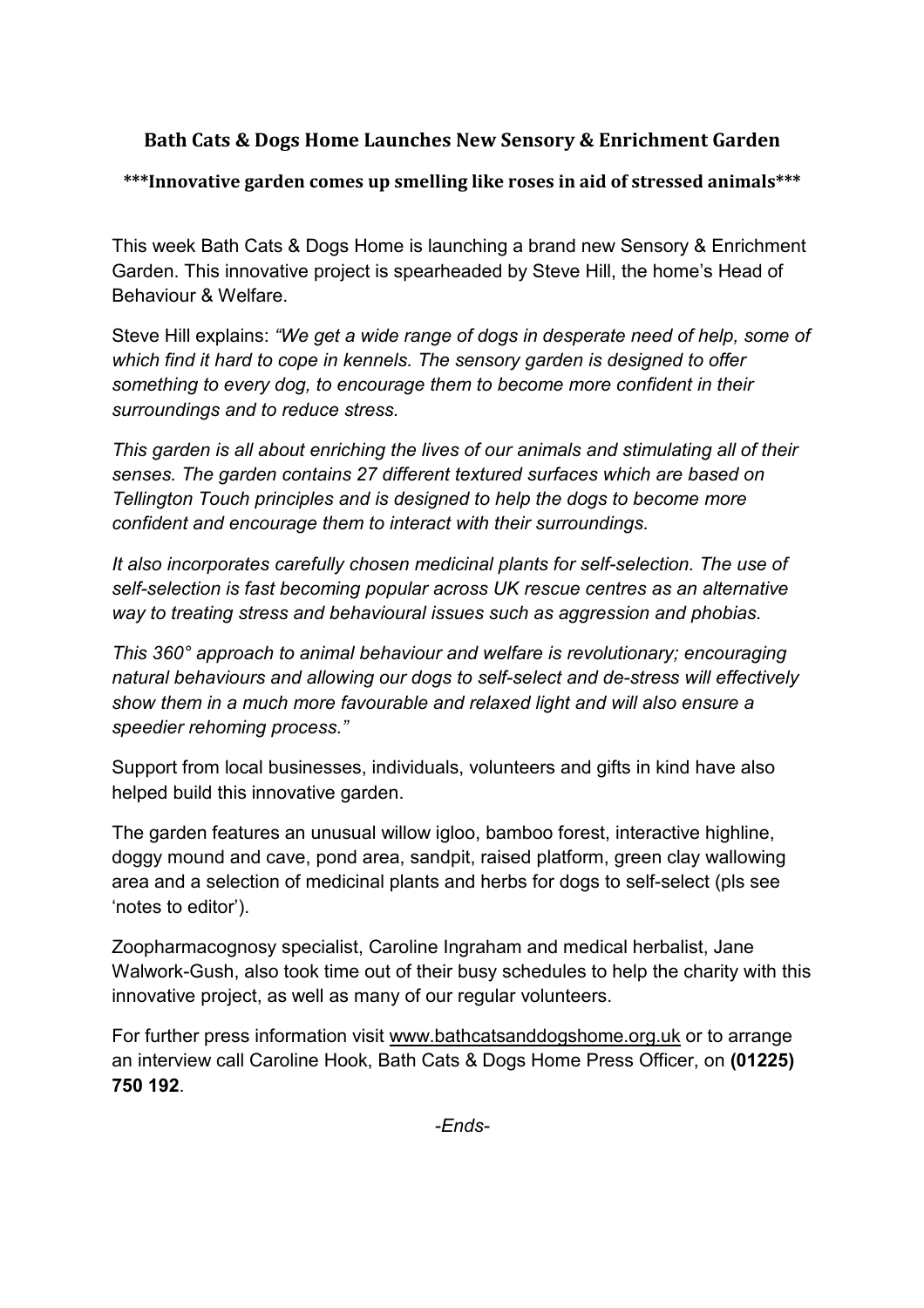#### Notes to editor

Plants featured for self-selection

- 1. Green Clay (good for its anti-parasitic and anti-bacterial properties)
- 2. Birch (known to help with muscular and inflammatory pain)
- 3. Catnip (good for its relaxing properties and stimulates playfulness in dogs)
- 4. Chamomile (often selected by anxious dogs and those with skin and stomach upsets)
- 5. Chickweed (known to help with stomach and skin problems)
- 6. Clary Sage (often selected by highly-strung animals esp those with hormonal imbalance)
- 7. Hops (good for calming the mind and often selected by hyperactive and stressed dogs)
- 8. Lavender (known to encourage scar tissue regeneration)
- 9. Marigolds (often selected by animals experiencing grief or emotional distress)
- 10. Marshmallow (known to help animals with delicate stomachs)

11. Meadowsweet (often selected by animals with digestive problems, arthritis and rheumatic conditions)

12. Peppermint (good for its cooling properties and often selected by animals with skin irritations and can also be offered as an aid for training)

13. Plantain (known to help with gastric irritation and inflammation)

14. St John's Wort (a good sedative, pain relief and often selected by animals experiencing depression)

15. Thyme (selected by animals with bacterial infections, skin irritations and diarrhoea)

16. Valerian (often selected by anxious dogs for its calming effect)

17. Violets (selected by nervous animals and those who have recently changed home, or may be anticipating physical pain)

18. Wheat Grass (animals that are nervous, anxious and exhibit hyper behaviors often select wheatgrass)

19. Willow (animals in pain often select willow bark)

20. Yarrow (selected by sensitive dogs and is offered to animals with inflammation, urinary problems and internal and external wounds)